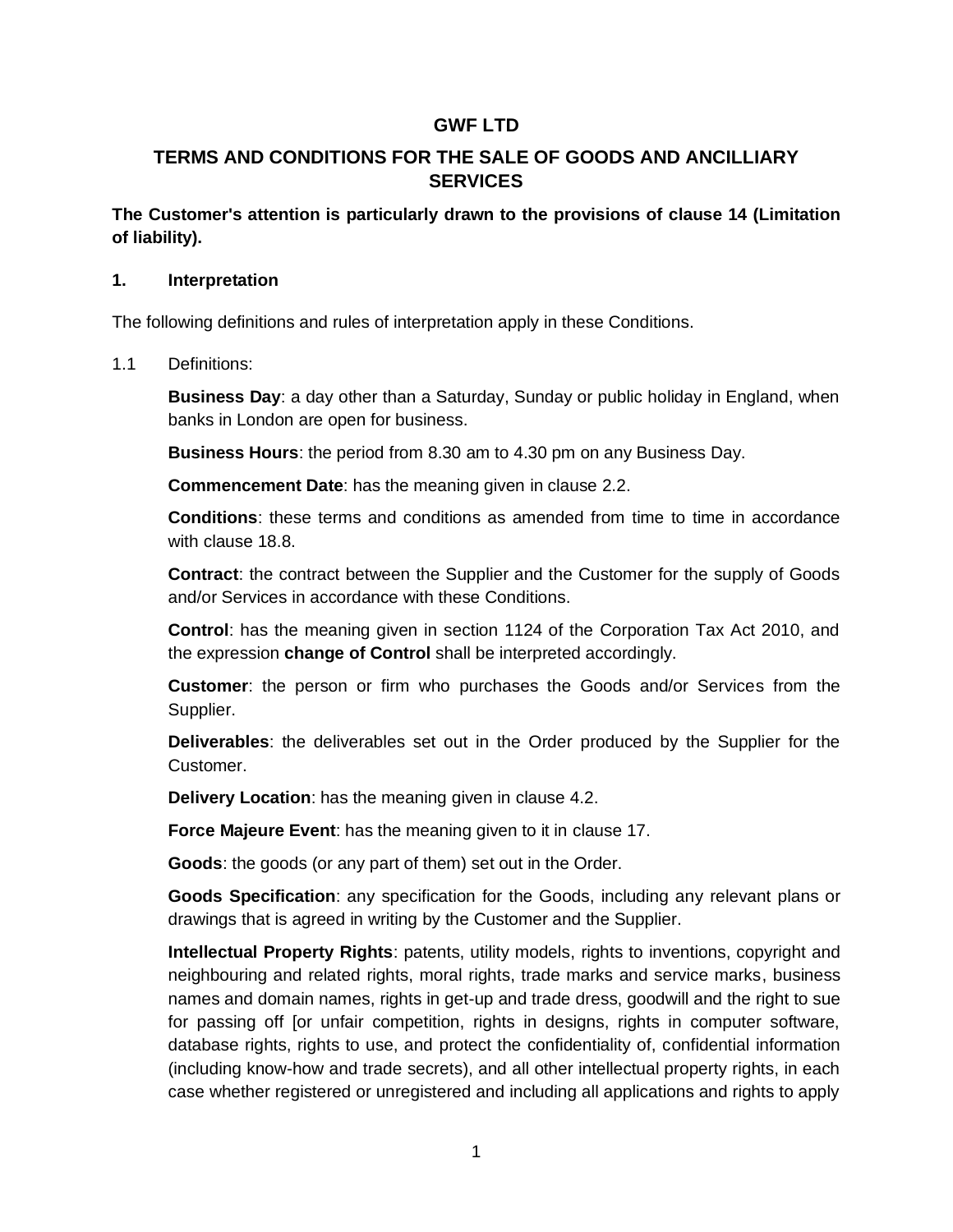for and be granted, renewals or extensions of, and rights to claim priority from, such rights and all similar or equivalent rights or forms of protection which subsist or will subsist now or in the future in any part of the world.

**Order**: the Customer's order for the supply of Goods and/or Services, as set out the Customer's written acceptance of the Supplier's quotation.

**Services**: the services, including the Deliverables, supplied by the Supplier to the Customer as set out in the Service Specification.

**Service Specification**: the description or specification for the Services set out in the Supplier's quotation by the Supplier to the Customer.

**Supplier**: **GWF LTD** registered in England and Wales with company number 13472125 whose registered office is located at Studio 5, Capability House, Building 31, Wrest Park, Silsoe, Bedfordshire, England, MK45 4HR.

**Supplier Materials**: has the meaning given in [clause 9.1\(h\).](#page-9-0)

**UK GDPR**: has the meaning given to it in section 3(10) (as supplemented by section 205(4)) of the Data Protection Act 2018.

**Warranty Period**: has the meaning given in [clause 5.1.](#page-4-0)

- 1.2 Interpretation:
	- (a) A **person** includes a natural person, corporate or unincorporated body (whether or not having separate legal personality).
	- (b) A reference to a party includes its personal representatives, successors and permitted assigns.
	- (c) A reference to legislation or a legislative provision is a reference to it as amended or re-enacted. A reference to legislation or a legislative provision includes all subordinate legislation made under that legislation or legislative provision.
	- (d) Any words following the terms **including**, **include**, **in particular**, **for example** or any similar expression shall be interpreted as illustrative and shall not limit the sense of the words preceding those terms.
	- (e) A reference to **writing** or **written** includes email but not fax.

#### **2. Basis of contract**

2.1 The Order constitutes an offer by the Customer to purchase Goods or Goods and Services in accordance with these Conditions.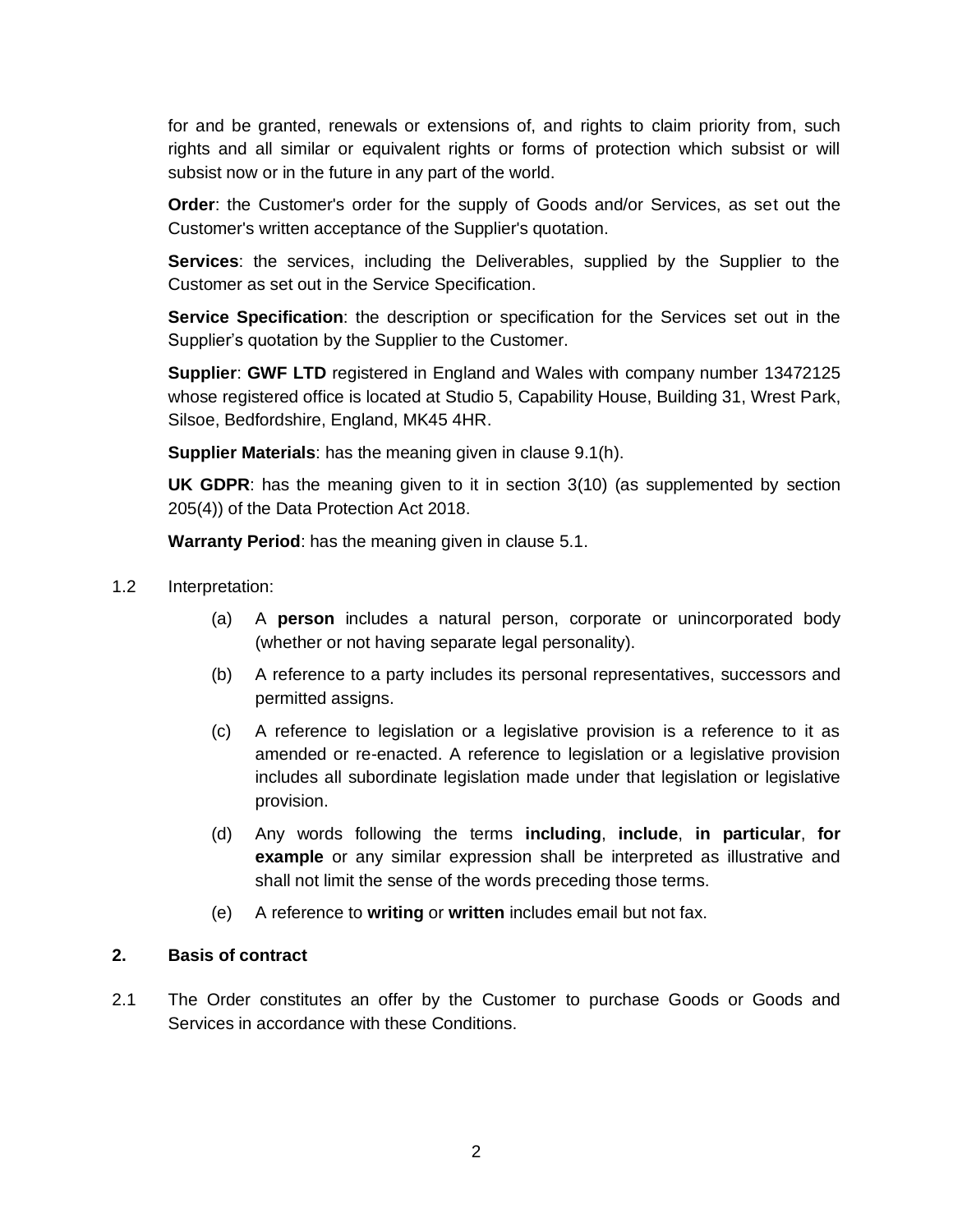- <span id="page-2-0"></span>2.2 The Order shall only be deemed to be accepted when the Supplier issues written acceptance of the Order at which point and on which date the Contract shall come into existence (**Commencement Date**).
- 2.3 Any samples, drawings, descriptive matter or advertising issued by the Supplier and any descriptions of the Goods or illustrations or descriptions of the Services contained in the Supplier's catalogues or brochures are issued or published for the sole purpose of giving an approximate idea of the Goods and/or Services described in them. They shall not form part of the Contract nor have any contractual force.
- 2.4 These Conditions apply to the Contract to the exclusion of any other terms that the Customer seeks to impose or incorporate, or which are implied by law, trade custom, practice or course of dealing.
- 2.5 Any quotation given by the Supplier shall not constitute an offer, and is only valid for a period of 30 Business Days from its date of issue.
- 2.6 All of these Conditions shall apply to the supply of both Goods and Services except where application to one or the other is specified.
- 2.7 The Customer waives any right it might otherwise have to rely on any term endorsed upon, delivered with or contained in any documents of the Customer that is inconsistent with these Conditions.

### **3. Goods**

- 3.1 The Goods are described in the Supplier's sales documentation as modified by any applicable Goods Specification.
- 3.2 The Supplier reserves the right to amend the Goods Specification if required by any applicable statutory or regulatory requirement, and the Supplier shall notify the Customer in any such event.

### **4. Delivery of Goods**

- 4.1 The Supplier shall ensure that: each delivery of the Goods is accompanied by a delivery note which shows the date of the Order, all relevant Customer and Supplier reference numbers, the type and quantity of the Goods (including the code number of the Goods, where applicable), special storage instructions (if any) and, if the Order is being delivered by instalments, the outstanding balance of Goods remaining to be delivered.
- <span id="page-2-1"></span>4.2 The Supplier shall deliver the Goods to the location set out in the Order or such other location as the parties may agree (**Delivery Location**) at any time after the Supplier notifies the Customer that the Goods are ready.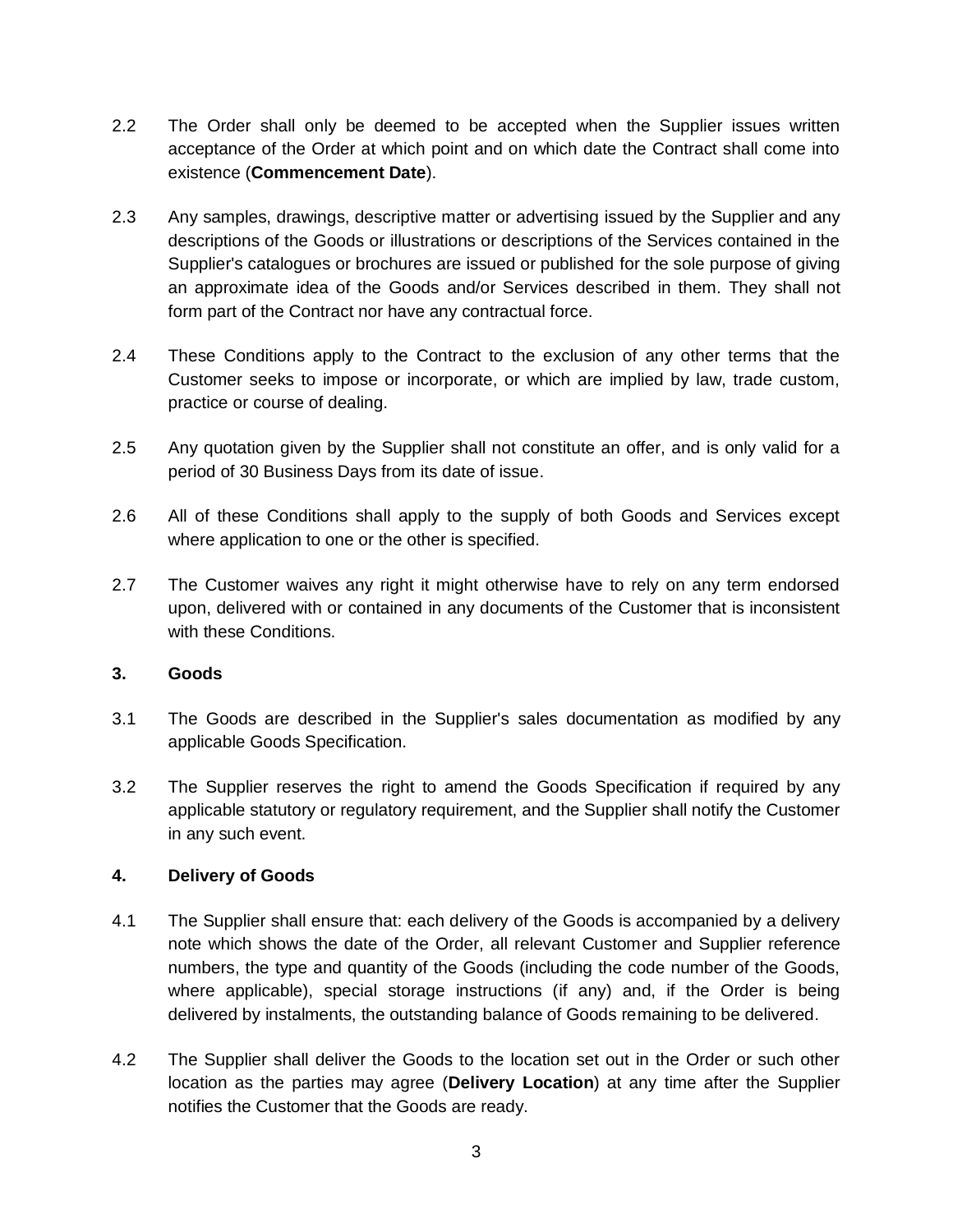- 4.3 Subject to the Supplier's agreement, the Customer may collect the Goods from the Supplier's premises.
- 4.4 Delivery of the Goods shall be completed on the completion of unloading of the Goods at the Delivery Location, or you loading the Goods onto the Customer's carrier, in the case of collection by the Customer.
- 4.5 Subject to any agreed terms regarding delivery, delivery of the Goods may take place anytime between 8.00 a.m. and 8.00 p.m. on the delivery date.
- 4.6 Any dates quoted for delivery of the Goods are approximate only, and the time of delivery is not of the essence. The Supplier shall not be liable for any delay in delivery of the Goods that is caused by a Force Majeure Event or the Customer's failure to provide the Supplier with adequate delivery instructions or any other instructions that are relevant to the supply of the Goods.
- 4.7 If the Supplier fails to deliver the Goods, its liability shall be limited to the costs and expenses incurred by the Customer in obtaining replacement goods of similar description and quality in the cheapest market available, less the price of the Goods. The Supplier shall have no liability for any failure to deliver the Goods to the extent that such failure is caused by a Force Majeure Event or the Customer's failure to provide the Supplier with adequate delivery instructions or any other instructions that are relevant to the supply of the Goods.
- 4.8 If the Customer fails to take delivery of the Goods on the delivery date, or within five Business Days of the Supplier notifying the Customer that the Goods are ready, then except where such failure or delay is caused by a Force Majeure Event or by the Supplier's failure to comply with its obligations under the Contract in respect of the Goods:
	- (a) delivery of the Goods shall be deemed to have been completed at 9.00 am on the third Business Day following the day on which the Supplier notified the Customer that the Goods were ready; and
	- (b) the Supplier shall store the Goods until actual delivery takes place, and charge the Customer for all related costs and expenses (including insurance).
- 4.9 If ten Business Days after the day on which the Supplier notified the Customer that the Goods were ready for delivery the Customer has not taken actual delivery of them, the Supplier may resell or otherwise dispose of part or all of the Goods and, after deducting reasonable storage and selling costs, account to the Customer for any excess over the price of the Goods or charge the Customer for any shortfall below the price of the Goods.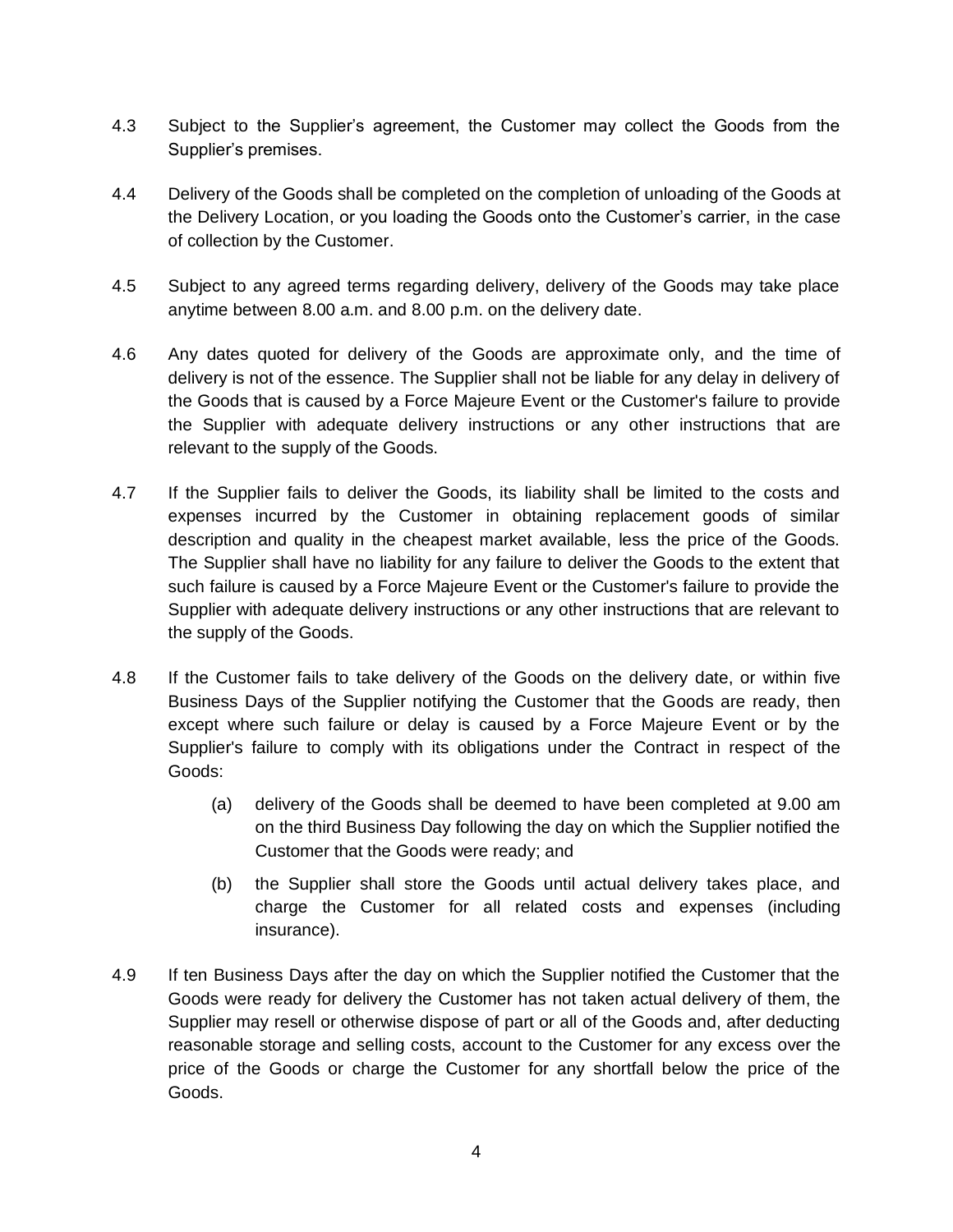4.10 The Supplier may deliver the Goods by instalments, which shall be invoiced and paid for separately. Each instalment shall constitute a separate contract. Any delay in delivery or defect in an instalment shall not entitle the Customer to cancel any other instalment.

## <span id="page-4-3"></span>**5. Quality of Goods**

- <span id="page-4-0"></span>5.1 The Customer shall inspect the Goods on delivery or collection.
- 5.2 Subject to clauses 5.4 and 5.5, the Supplier warrants that on delivery, and for a period of 12 months from the date of delivery (**Warranty Period**), the Goods shall:
	- (a) conform in all material respects with their description and any applicable Goods Specification;
	- (b) be free from material defects in design, material and workmanship;
	- (c) be of satisfactory quality (within the meaning of the Sale of Goods Act 1979); and
	- (d) be fit for any purpose held out by the Supplier.
- <span id="page-4-2"></span>5.3 Subject to [clause 5.4,](#page-4-1) if:
	- (a) the Customer gives notice in writing to the Supplier during the Warranty Period within a reasonable time of discovery that some or all of the Goods do not comply with the warranty set out in [clause 5](#page-4-0).2;
	- (b) the Supplier is given a reasonable opportunity of examining such Goods; and
	- (c) the Customer (if asked to do so by the Supplier) returns such Goods to the Supplier's place of business at the Customer's cost,

the Supplier shall, at its option, repair or replace the defective Goods, or refund the price of the defective Goods in full. The Supplier shall not be responsible for the costs of removal of the defective Goods, shipping of the replacement Goods, the cost of reinstallation of the replacement Goods or any other ancillary costs, which shall be borne by the Customer.

- <span id="page-4-1"></span>5.4 The Supplier shall not be liable for the Goods' failure to comply with the warranty set out in [clause 5.1](#page-4-0) if:
	- (a) the Customer makes any further use of such Goods after giving a notice in accordance with [clause 5.3;](#page-4-2)
	- (b) the defect arises because the Customer failed to follow the Supplier's oral or written instructions as to the storage, installation, commissioning, use or maintenance of the Goods or (if there are none) good trade practice regarding the same;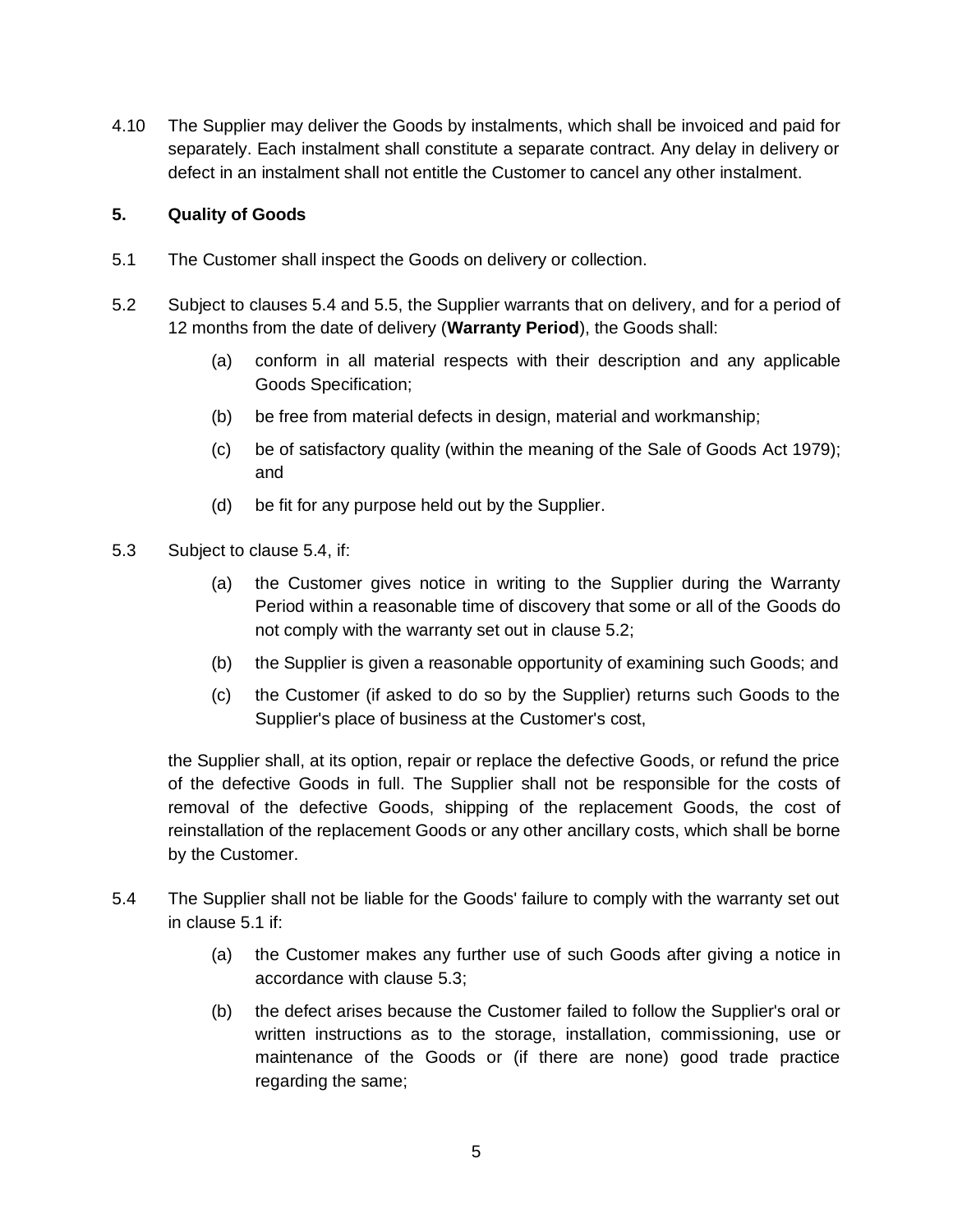- (c) the defect arises as a result of the Supplier following any drawing, design or specification supplied by the Customer;
- (d) the Customer alters or repairs such Goods without the written consent of the Supplier;
- (e) the defect arises as a result of fair wear and tear, wilful damage, negligence, or abnormal working conditions; or
- (f) the Goods differ from their description as a result of changes made to ensure they comply with applicable statutory or regulatory requirements.
- 5.5 The warranty set out in clause 5.2, shall not apply to:
	- (a) to consumable parts, such as protective coatings that are designed to diminish over time, unless failure has occurred due to a defect in materials or workmanship;
	- (b) to cosmetic damage, including but not limited to scratches, dents and broken plastic on ports;
	- (c) to any failure, non-conformity or defect of the Goods or component thereof caused by aggressive environmental conditions;
	- (d) to damage caused by use with another product that is not approved by the Supplier;
	- (e) to damage caused by accident, abuse, vandalism, deliberate tampering, theft, mishandling, misapplication, misuse, fire, earthquake or other external cause;
	- (f) to improper installation and/or damage caused by operating the Products outside our guidelines;
	- (g) to damage caused by services (including but not limited to upgrades, maintenance, repairs and expansions) performed by anyone who is not a representative of the Supplier or authorised by the Supplier to undertake such work;
	- (h) if the Goods are used in temperatures exceeding the maximum specified in the technical specification;
	- (i) to defects caused by normal wear and tear or otherwise due to the normal aging of the Goods;
	- (j) to defects caused by exposure to direct sunlight;
	- (k) to negligent acts or omissions or malfeasance of the Customer or any third party;
	- (l) to damage to the Goods caused by the Customer or any third party or other conditions beyond the control of the Supplier;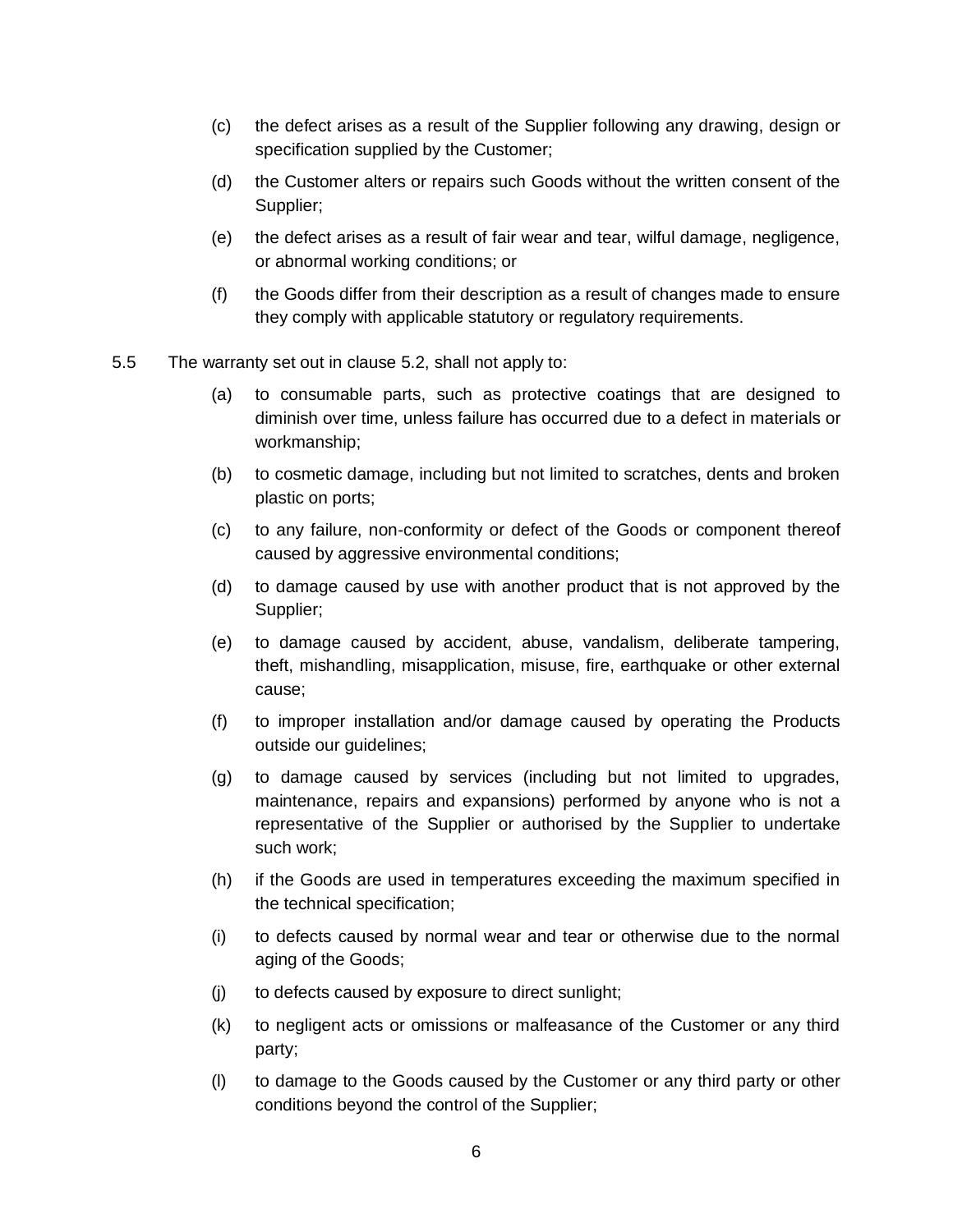- (m) if any serial number or security seals have been removed or defaced from the Goods;
- (n) if the Goods are connected or interrogated by equipment that is not approved by the Supplier for use with the Goods;
- (o) to Goods that have been modified to alter their functionality or capability without the written permission of the Supplier.
- 5.6 Except as provided in this [clause 5,](#page-4-3) the Supplier shall have no liability to the Customer in respect of the Goods' failure to comply with the warranty set out in [clause 5](#page-4-0).2.
- 5.7 These Conditions shall apply to any repaired or replacement Goods supplied by the Supplier.

### **6. Title and risk**

- 6.1 The risk in the Goods shall pass to the Customer on completion of delivery.
- 6.2 Title to the Goods shall not pass to the Customer until the Supplier receives payment in full (in cash or cleared funds) for the Goods and any other goods and services that the Supplier has supplied to the Customer in respect of which payment has become due, in which case title to the Goods shall pass at the time of payment of all such sums.
- 6.3 Until title to the Goods has passed to the Customer, the Customer shall:
	- (a) store the Goods separately from all other goods held by the Customer so that they remain readily identifiable as the Supplier's property;
	- (b) not remove, deface or obscure any identifying mark or packaging on or relating to the Goods;
	- (c) maintain the Goods in satisfactory condition and keep them insured against all risks for their full price on the Supplier's behalf from the date of delivery;
	- (d) notify the Supplier immediately if it becomes subject to any of the events listed in [clause 15.1\(b\)](#page-17-0) to [clause 15.1\(d\);](#page-17-1) and
	- (e) give the Supplier such information as the Supplier may reasonably require from time to time relating to:
		- (i) the Goods; and
		- (ii) the ongoing financial position of the Customer.
- <span id="page-6-0"></span>6.4 Subject to [clause 6.5,](#page-7-0) the Customer may resell or use the Goods in the ordinary course of its business (but not otherwise) before the Supplier receives payment for the Goods. However, if the Customer resells the Goods before that time: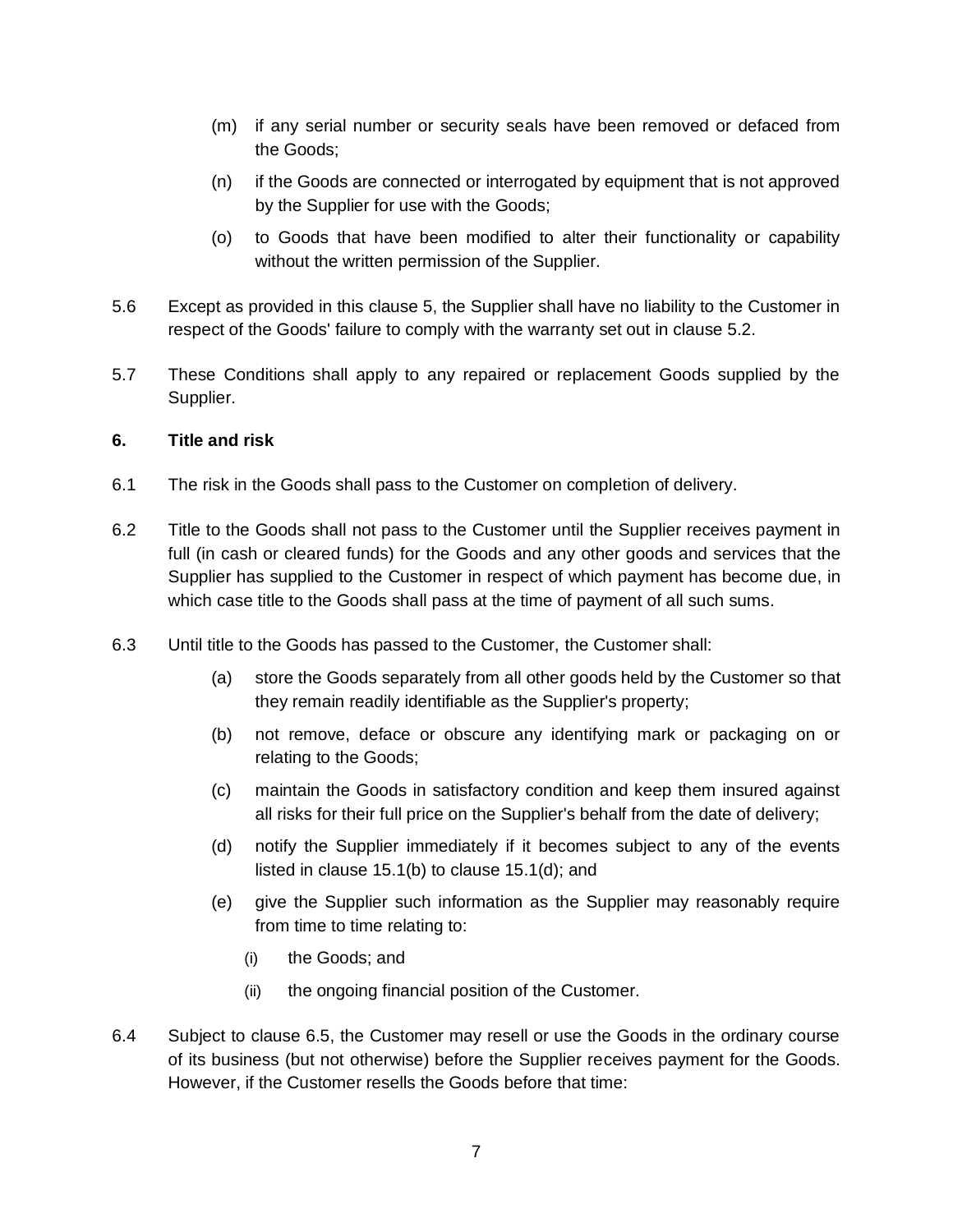- (a) it does so as principal and not as the Supplier's agent; and
- (b) title to the Goods shall pass from the Supplier to the Customer immediately before the time at which resale by the Customer occurs.
- <span id="page-7-0"></span>6.5 At any time before title to the Goods passes to the Customer, the Supplier may:
	- (a) by notice in writing, terminate the Customer's right under [clause 6.4](#page-6-0) to resell the Goods or use them in the ordinary course of its business; and
	- (b) require the Customer to deliver up all Goods in its possession that have not been resold, or irrevocably incorporated into another product and if the Customer fails to do so promptly, enter any premises of the Customer or of any third party where the Goods are stored in order to recover them.

## <span id="page-7-1"></span>**7. Supply of Services**

- 7.1 The Supplier shall supply the Services to the Customer in accordance with the Service Specification in all material respects.
- 7.2 The Supplier shall use all reasonable endeavours to meet any performance dates for the Services specified in the Service Specification, but any such dates shall be estimates only and time shall not be of the essence for the performance of the Services.
- 7.3 The Supplier reserves the right to amend the Service Specification if necessary to comply with any applicable law or regulatory requirement, or if the amendment will not materially affect the nature or quality of the Services, and the Supplier shall notify the Customer in any such event.
- 7.4 The Supplier warrants to the Customer that the Services will be provided using reasonable care and skill.

### **8. Hire of Equipment**

- 8.1 A Customer hiring equipment shall hereinafter be referred to as the 'Hirer'. Items hired shall hereinafter be referred to as the 'Equipment'
- 8.2 The minimum hire contract period shall be one calendar month inclusive, unless otherwise agreed in writing by the Supplier. Any period of hire of less than one calendar week shall be rounded up to the next whole week for the purposes of invoicing. The charges on each contract shall be at the hire rates quoted by the Supplier unless otherwise agreed in writing by the Supplier. Carriage charges in either direction shall be included in addition to the quoted weekly hire rates.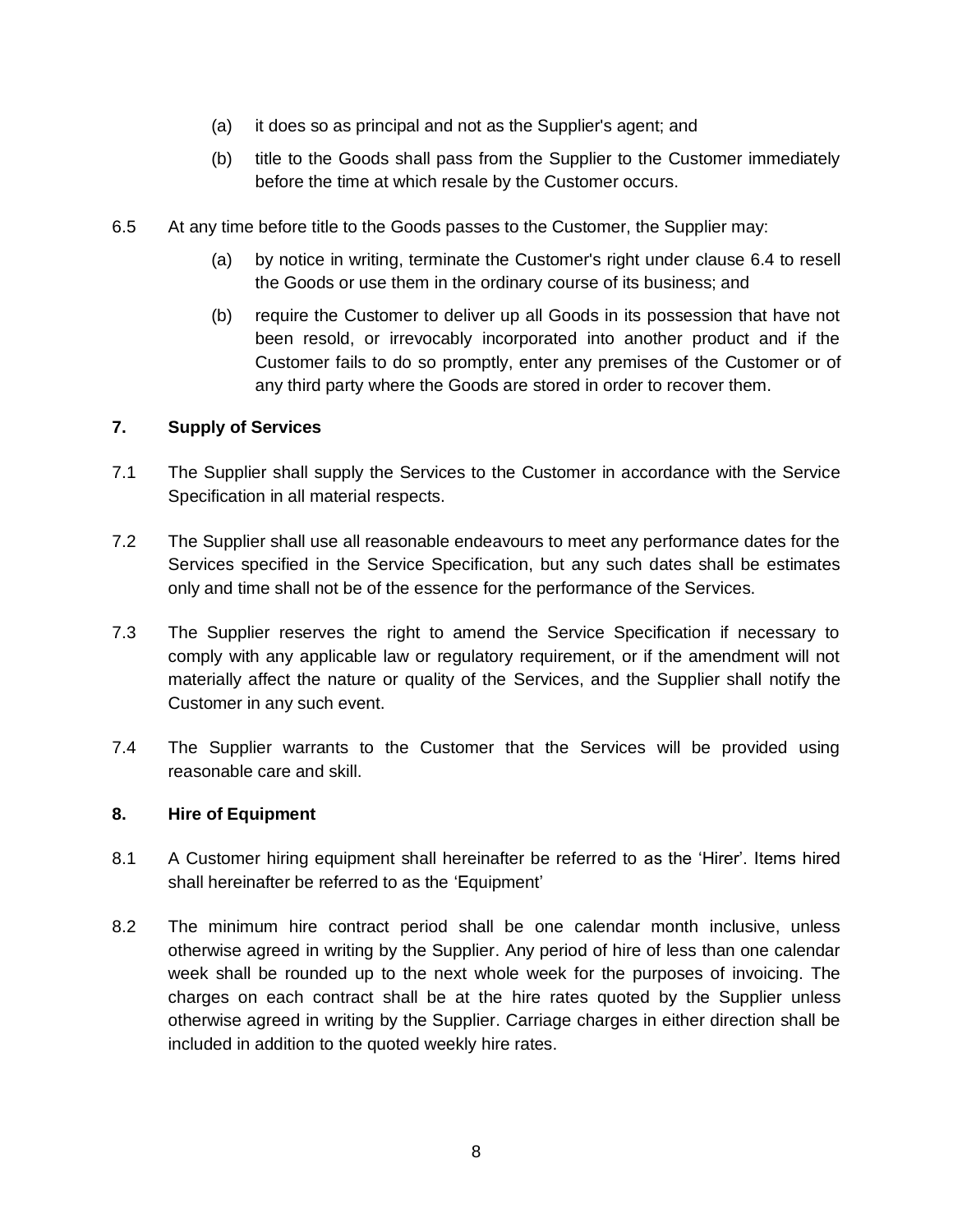- 8.3 The hire contract period shall commence from the date of despatch or the date of collection from the Supplier's premises unless otherwise agreed in writing. The period of hire shall cease on the day the Equipment is collected from the Hirer's premises or delivered back to the Supplier's premises.
- 8.4 Hirer's responsibilities
	- (a) The Hirer will ensure that the Equipment is checked upon receipt for damage or defects. The Supplier shall not be responsible for damage to the Equipment if the Hirer fails to report any damage to the Equipment within 24 hours of the date of the Hirer receiving the Equipment.
	- (b) Equipment should be kept in a good and sound condition during use and storage.
	- (c) Equipment should not be subjected to any misuse or unfair wear and tear during use or storage.
	- (d) The Hirer shall preserve the Supplier's or Manufacturer's identification numbers or marks on the Equipment.
	- (e) The Hirer shall comply with the Supplier's or Manufacturer's instructions and other regulations that may be issued for the proper use of the Equipment and the Hirer will be responsible for any damage caused to the Equipment arising from the Hirer's failure to observe such instructions or regulations.
	- (f) The Hirer shall indemnify the Supplier in respect of any loss or damage, however caused, during use and storage of the Equipment. In the event of such loss or damage, the Hirer will immediately inform the Supplier. A replacement or repair cost will be quoted including any shortfall in income as a result of the loss or damage. The agreed hire charges will continue until the Supplier has been reimbursed in full.
	- (g) The Hirer is responsible for checking that the Equipment is suitable for use in the particular environment in which it shall be situated, with particular attention to any hazardous environments.
	- (h) The Hirer shall arrange adequate insurance to cover the full replacement cost of the Equipment and ensure it has suitable top up or additional insurance as may be required if the Equipment is used in hazardous environments.
	- (i) The Hirer shall not, without the prior consent of the Supplier, use the Equipment outside the United Kingdom.
	- (j) The Hirer shall not, without prior consent of the Supplier, sell or offer for sale, mortgage, pledge, lend or otherwise dispose of or part with possession of the Equipment.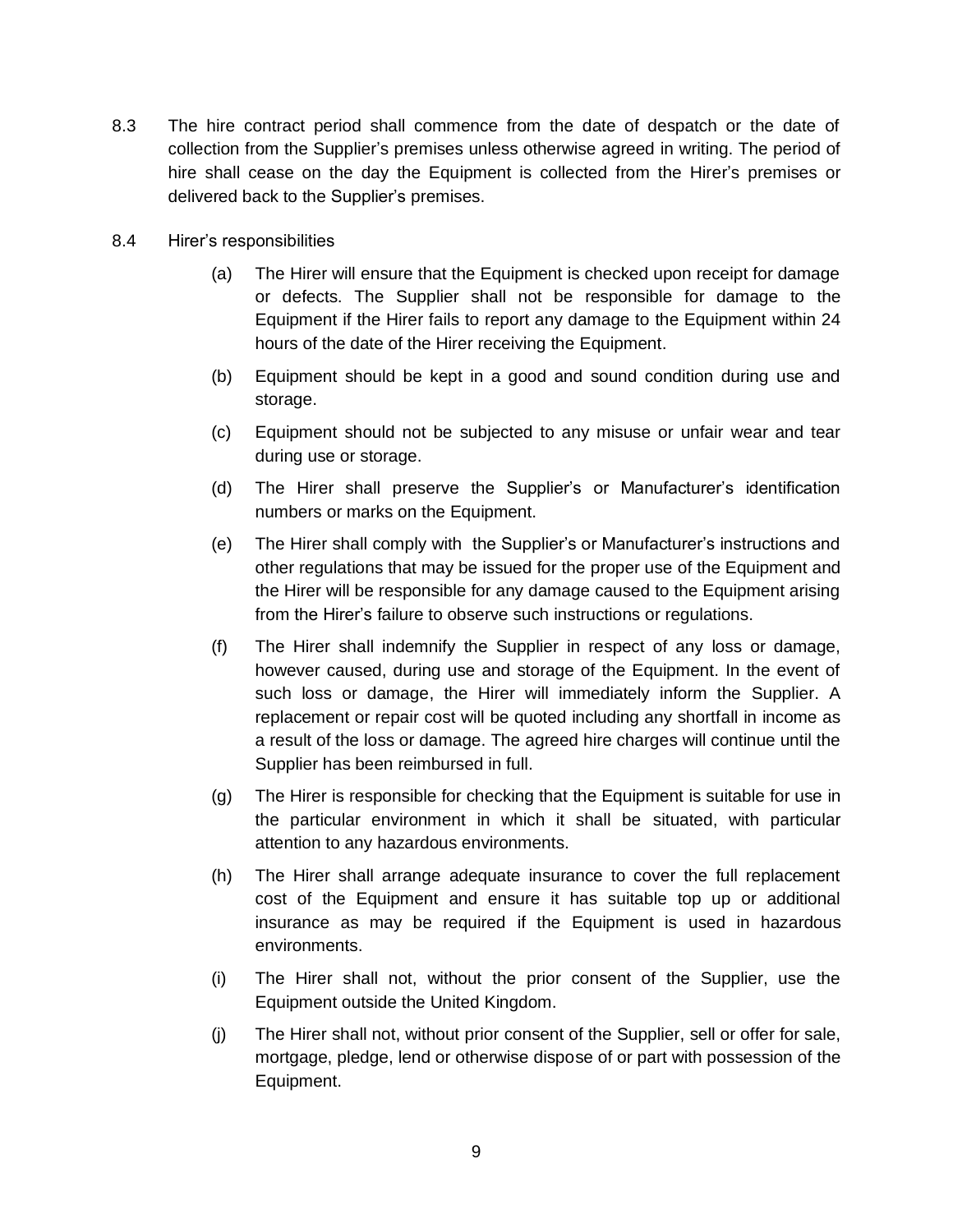(k) Data retained in the Equipment should be downloaded and/or deleted by the Hirer before returning the Equipment to the Supplier. Note that the Supplier may, at its discretion, delete any remaining instrument data in the Equipment after its return and it will not be possible to retrieve any data after the return of the equipment

### **9. Customer's obligations**

- 9.1 The Customer shall:
	- (a) ensure that the terms of the Order and any information it provides in the Service Specification and the Goods Specification are complete and accurate;
	- (b) co-operate with the Supplier in all matters relating to the Services;
	- (c) provide the Supplier, its employees, agents, consultants and subcontractors, with access to the Customer's premises, office accommodation and other facilities as reasonably required by the Supplier to provide the Services;
	- (d) provide the Supplier with such information and materials as the Supplier may reasonably require in order to supply the Services, and ensure that such information is complete and accurate in all material respects;
	- (e) prepare the Customer's premises for the supply of the Services, if applicable;
	- (f) obtain and maintain all necessary licences, permissions and consents which may be required for the Services before the date on which the Services are to start;
	- (g) comply with all applicable laws, including health and safety laws;
	- (h) keep all materials, equipment, documents and other property of the Supplier (**Supplier Materials**) at the Customer's premises in safe custody at its own risk, maintain the Supplier Materials in good condition until returned to the Supplier, and not dispose of or use the Supplier Materials other than in accordance with the Supplier's written instructions or authorisation; and
	- (i) comply with any additional obligations as set out in the Service Specification and the Goods Specification.
- <span id="page-9-1"></span><span id="page-9-0"></span>9.2 If the Supplier's performance of any of its obligations under the Contract is prevented or delayed by any act or omission by the Customer or failure by the Customer to perform any relevant obligation (**Customer Default**):
	- (a) without limiting or affecting any other right or remedy available to it, the Supplier shall have the right to suspend performance of the Services until the Customer remedies the Customer Default, and to rely on the Customer Default to relieve it from the performance of any of its obligations in each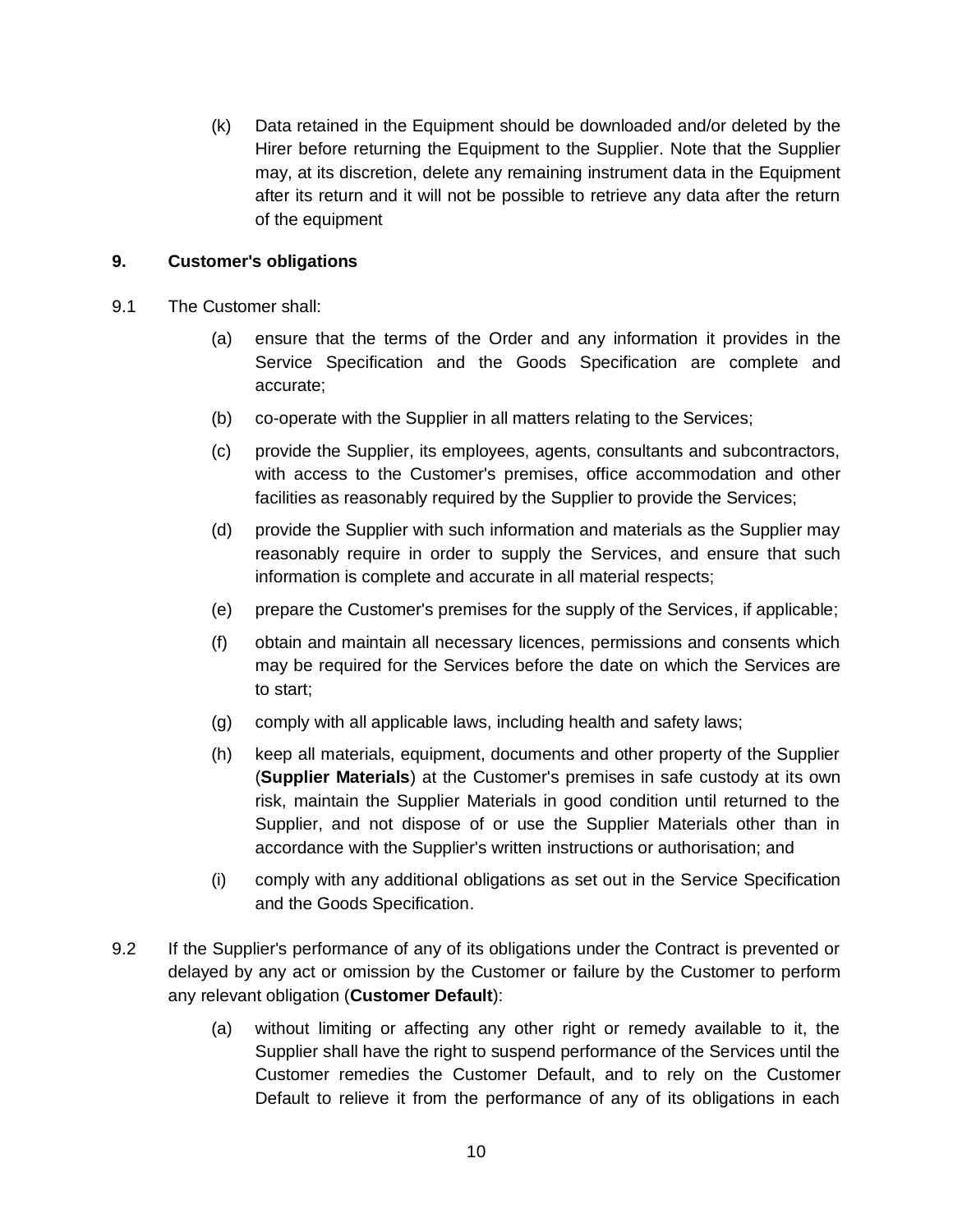case to the extent the Customer Default prevents or delays the Supplier's performance of any of its obligations;

- (b) the Supplier shall not be liable for any costs or losses sustained or incurred by the Customer arising directly or indirectly from the Supplier's failure or delay to perform any of its obligations as set out in this [clause 9.2;](#page-9-1) and
- (c) the Customer shall reimburse the Supplier on written demand for any costs or losses sustained or incurred by the Supplier arising directly or indirectly from the Customer Default.

### **10. Charges and payment**

- 10.1 The price for Goods:
	- (a) shall be the price set out in the Supplier's quotation; and
	- (b) shall be exclusive of all costs and charges of packaging, insurance, transport of the Goods, which shall be invoiced to the Customer.
- <span id="page-10-0"></span>10.2 The charges for Services shall be calculated on a time and materials basis:
	- (a) the charges shall be calculated in accordance with the Supplier's daily fee rates, as set out in the Supplier's quotation;
	- (b) the Supplier's daily fee rates for each individual person are calculated on the basis of an eight-hour day from 8.30 am to 4.30 pm worked on Business Days;
	- (c) the Supplier reserves the right to charge an overtime rate of the daily fee rate on a pro rata basis for each part day or for any time worked by individuals whom it engages on the Services outside the hours referred to in [clause](#page-10-0)  [10.2\(b\);](#page-10-0) and
	- (d) the Supplier shall be entitled to charge the Customer for any expenses reasonably incurred by the individuals whom the Supplier engages in connection with the Services including travelling expenses, hotel costs, subsistence and any associated expenses, and for the cost of services provided by third parties and required by the Supplier for the performance of the Services, and for the cost of any materials.
- 10.3 The Supplier reserves the right to:
	- (a) increase the price of the Goods, by giving notice to the Customer at any time before delivery, to reflect any increase in the cost of the Goods to the Supplier that is due to: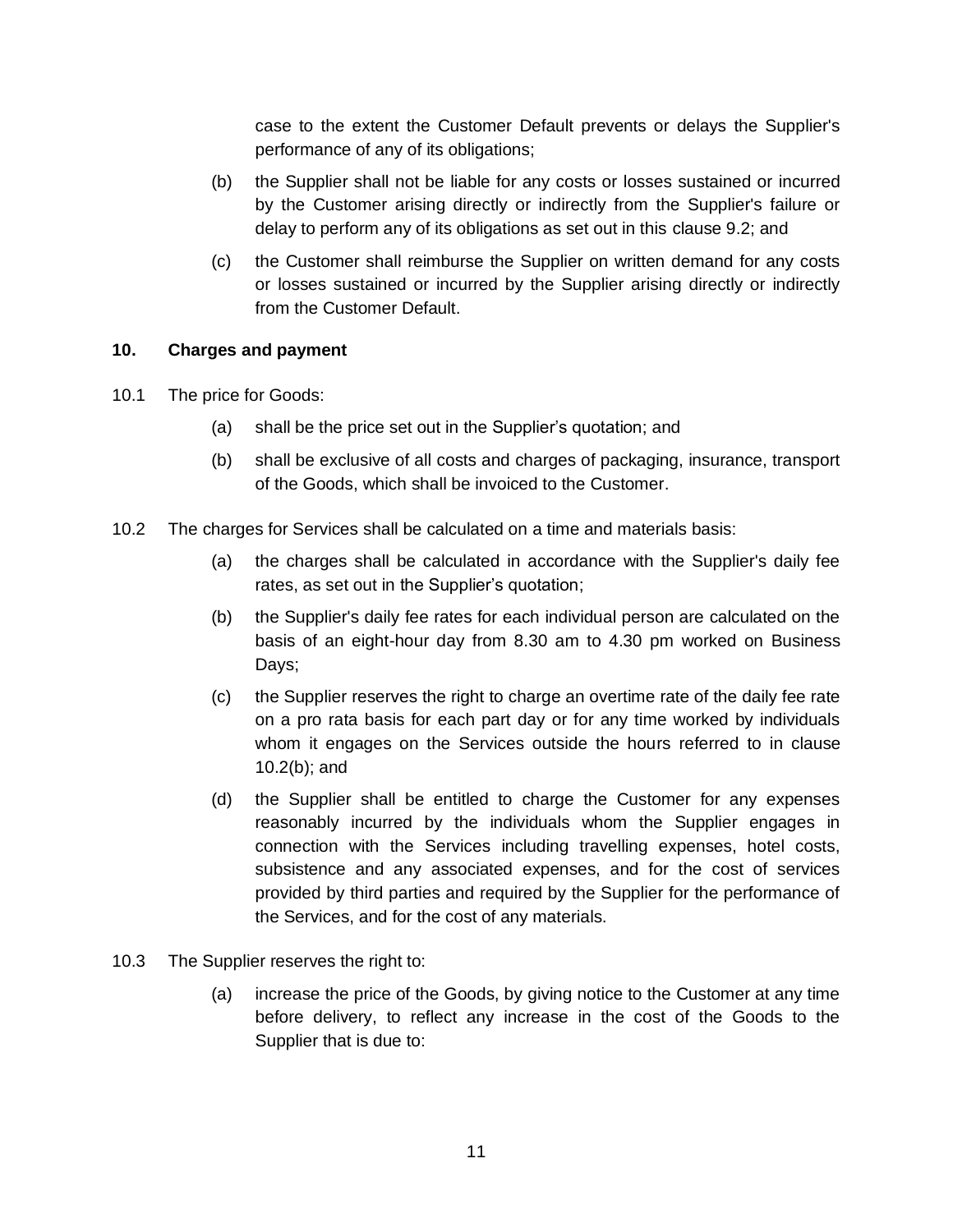- (i) any factor beyond the control of the Supplier (including foreign exchange fluctuations, increases in taxes and duties, and increases in labour, materials and other manufacturing costs);
- (ii) any request by the Customer to change the delivery date(s), quantities or types of Goods ordered, or the Goods Specification; or
- (iii) any delay caused by any instructions of the Customer in respect of the Goods or failure of the Customer to give the Supplier adequate or accurate information or instructions in respect of the Goods.
- 10.4 In respect of Goods and Services (if applicable) , the Supplier shall invoice the Customer in accordance with the payment timeframes set out in the Supplier's quotation.
- 10.5 The Customer shall pay each invoice submitted by the Supplier:
	- (a) within 30 days of the date of the invoice or in accordance with any credit terms agreed by the Supplier and confirmed in writing to the Customer; and
	- (b) in full and in cleared funds to a bank account nominated in writing by the Supplier, and

time for payment shall be of the essence of the Contract.

- 10.6 All amounts payable by the Customer under the Contract are exclusive of amounts in respect of value added tax chargeable from time to time (**VAT**). Where any taxable supply for VAT purposes is made under the Contract by the Supplier to the Customer, the Customer shall, on receipt of a valid VAT invoice from the Supplier, pay to the Supplier such additional amounts in respect of VAT as are chargeable on the supply of the Services or Goods at the same time as payment is due for the supply of the Services or Goods.
- <span id="page-11-0"></span>10.7 If the Customer fails to make a payment due to the Supplier under the Contract by the due date, then, without limiting the Supplier's remedies under [clause 15,](#page-17-2) the Customer shall pay interest on the overdue sum from the due date until payment of the overdue sum, whether before or after judgment. Interest under this [clause 10.7](#page-11-0) will accrue each day at 4% a year above the Bank of England's base rate from time to time, but at 4% a year for any period when that base rate is below 0%.
- 10.8 All amounts due under the Contract shall be paid in full without any set-off, counterclaim, deduction or withholding (other than any deduction or withholding of tax as required by law).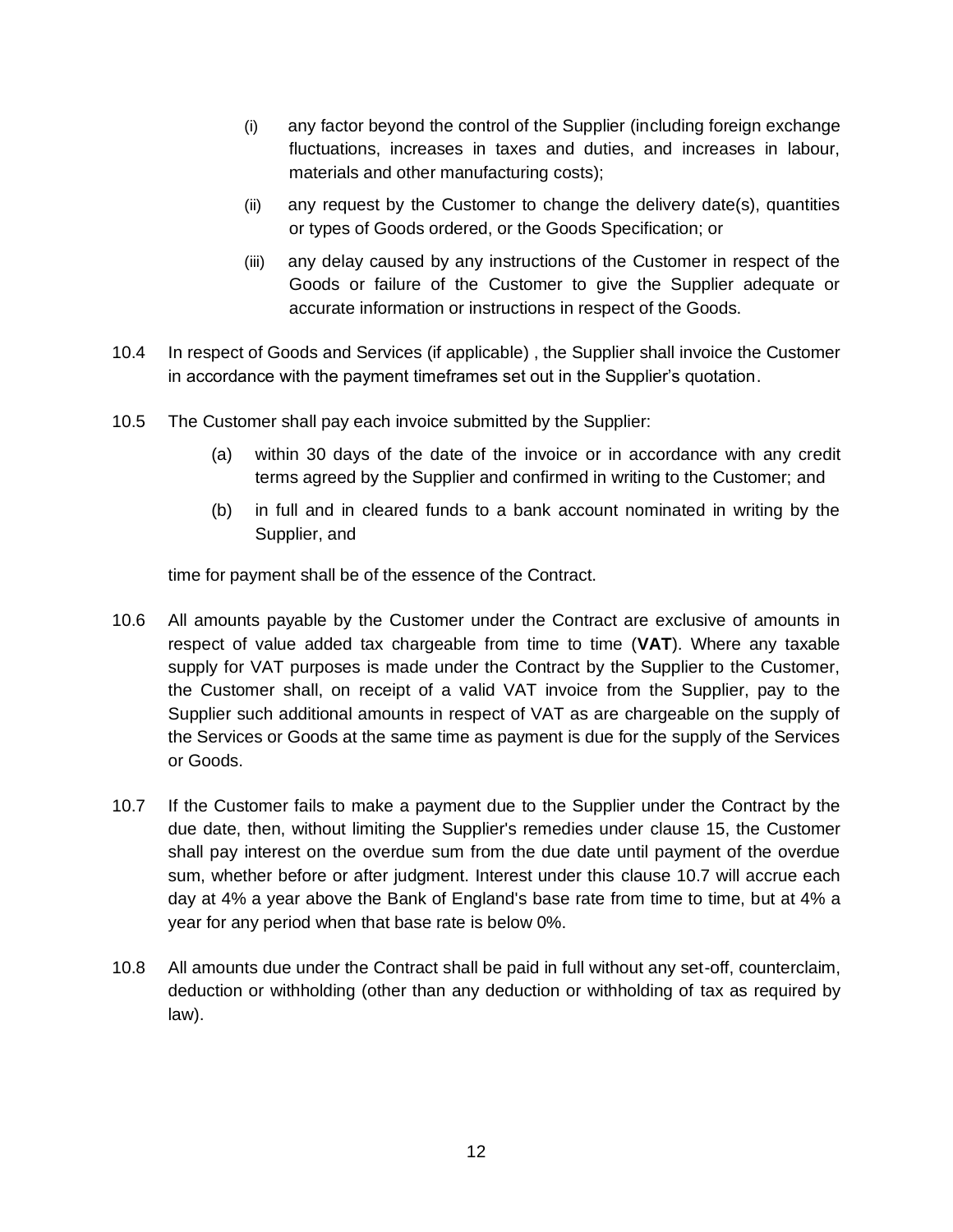### **11. Intellectual property rights**

- 11.1 All Intellectual Property Rights in or arising out of or in connection with the Services (other than Intellectual Property Rights in any materials provided by the Customer) shall be owned by the Supplier.
- <span id="page-12-0"></span>11.2 The Supplier grants to the Customer, or shall procure the direct grant to the Customer of, a fully paid-up, worldwide, non-exclusive, royalty-free perpetual and irrevocable licence to copy the Deliverables (excluding materials provided by the Customer) for the purpose of receiving and using the Services and the Deliverables in its business.
- 11.3 The Customer shall not sub-license, assign or otherwise transfer the rights granted by [clause 11.2.](#page-12-0)
- 11.4 The Customer grants the Supplier a fully paid-up, non-exclusive, royalty-free nontransferable licence to copy and modify any materials provided by the Customer to the Supplier for the term of the Contract for the purpose of providing the Services to the Customer.

## <span id="page-12-1"></span>**12. Data protection**

- 12.1 The following definitions apply in this [clause 12:](#page-12-1)
	- (a) **Controller, Processor, Data Subject, Personal Data, Personal Data Breach, processing and appropriate technical and organisational measures**: as defined in the Data Protection Legislation.
	- (b) **Data Protection Legislation**: all applicable data protection and privacy legislation in force from time to time in the UK including the UK GDPR, the Data Protection Act 2018 (and regulations made thereunder) and the Privacy and Electronic Communications Regulations 2003 (*SI 2003/2426*).
	- (c) **Domestic Law**: the law of the United Kingdom or a part of the United Kingdom.
- <span id="page-12-2"></span>12.2 Both parties will comply with all applicable requirements of the Data Protection Legislation. This [clause 12](#page-12-1) is in addition to, and does not relieve, remove or replace, a party's obligations or rights under the Data Protection Legislation.
- 12.3 The parties acknowledge that when providing the Goods to the Customer, the Supplier must gain access to and or acquire the ability to transfer, store or process personal data of the employees of the Customer. For the purposes of the Data Protection Legislation, the Customer is the Controller and the Supplier is the Processor of the Personal Data.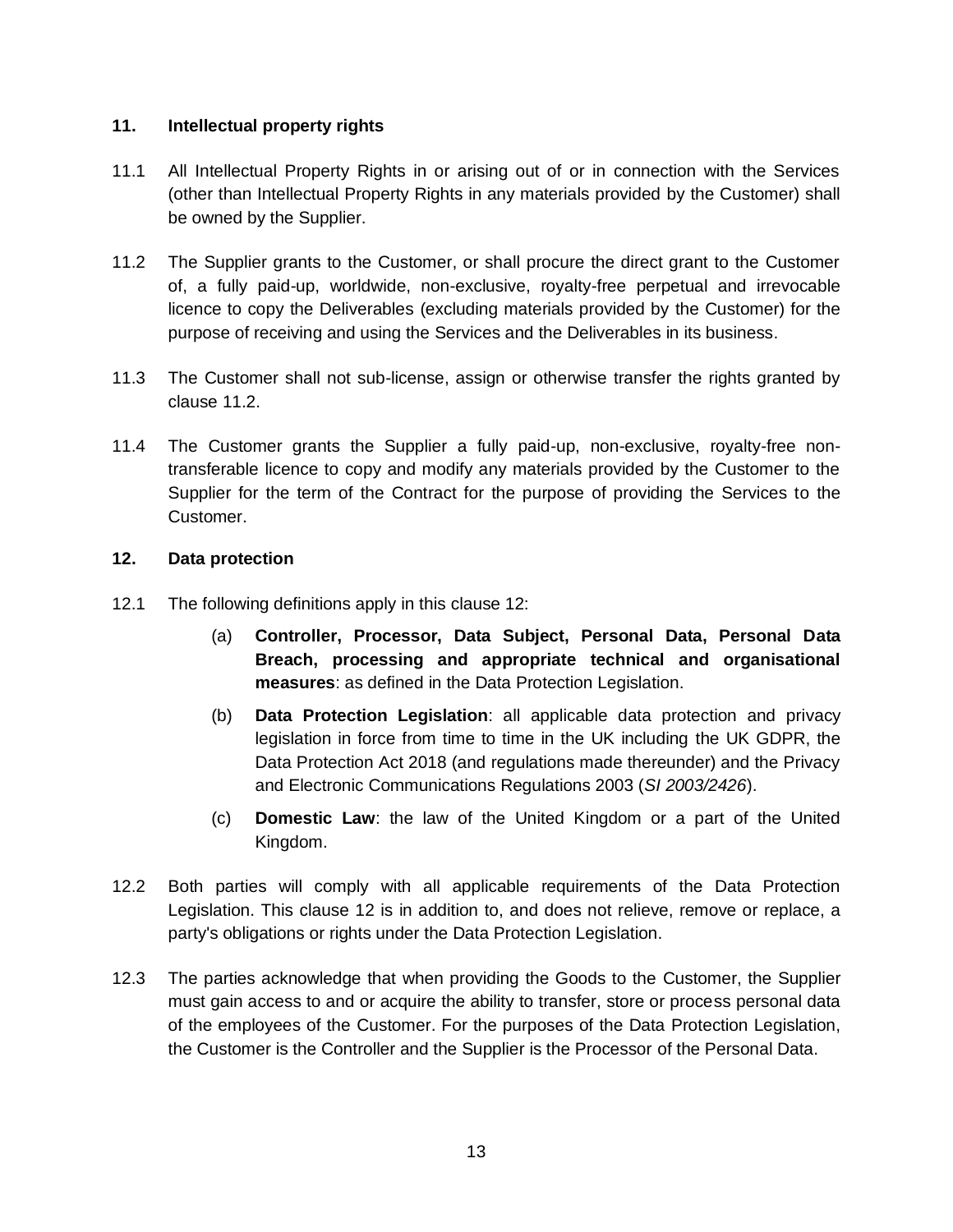- 12.4 Without prejudice to the generality of [clause 12.2,](#page-12-2) the Customer will ensure that it has all necessary appropriate consents and notices in place to enable lawful transfer of the Personal Data to the Supplier for the duration and purposes of the Contract.
- 12.5 Without prejudice to the generality of [clause 12.2,](#page-12-2) the Supplier shall, in relation to any Personal Data processed in connection with the performance by the Supplier of its obligations under the Contract:
	- (a) process that Personal Data only on the documented written instructions of the Customer unless the Supplier is required by Domestic Law to otherwise process that Personal Data. Where the Supplier is relying on Domestic Law as the basis for processing Personal Data, the Supplier shall promptly notify the Customer of this before performing the processing required by the Domestic Law unless the Domestic Law prohibits the Supplier from so notifying the Customer;
	- (b) ensure that it has in place appropriate technical and organisational measures, reviewed and approved by the Customer, to protect against unauthorised or unlawful processing of Personal Data and against accidental loss or destruction of, or damage to, Personal Data, appropriate to the harm that might result from the unauthorised or unlawful processing or accidental loss, destruction or damage and the nature of the data to be protected, having regard to the state of technological development and the cost of implementing any measures (those measures may include, where appropriate, pseudonymising and encrypting Personal Data, ensuring confidentiality, integrity, availability and resilience of its systems and services, ensuring that availability of and access to Personal Data can be restored in a timely manner after an incident, and regularly assessing and evaluating the effectiveness of the technical and organisational measures adopted by it);
	- (c) ensure that all personnel who have access to and/or process Personal Data are obliged to keep the Personal Data confidential; and
	- (d) not transfer any Personal Data outside of the UK unless the prior written consent of the Customer has been obtained and the following conditions are fulfilled:
		- (i) the Customer or the Supplier has provided appropriate safeguards in relation to the transfer;
		- (ii) the Data Subject has enforceable rights and effective legal remedies;
		- (iii) the Supplier complies with its obligations under the Data Protection Legislation by providing an adequate level of protection to any Personal Data that is transferred; and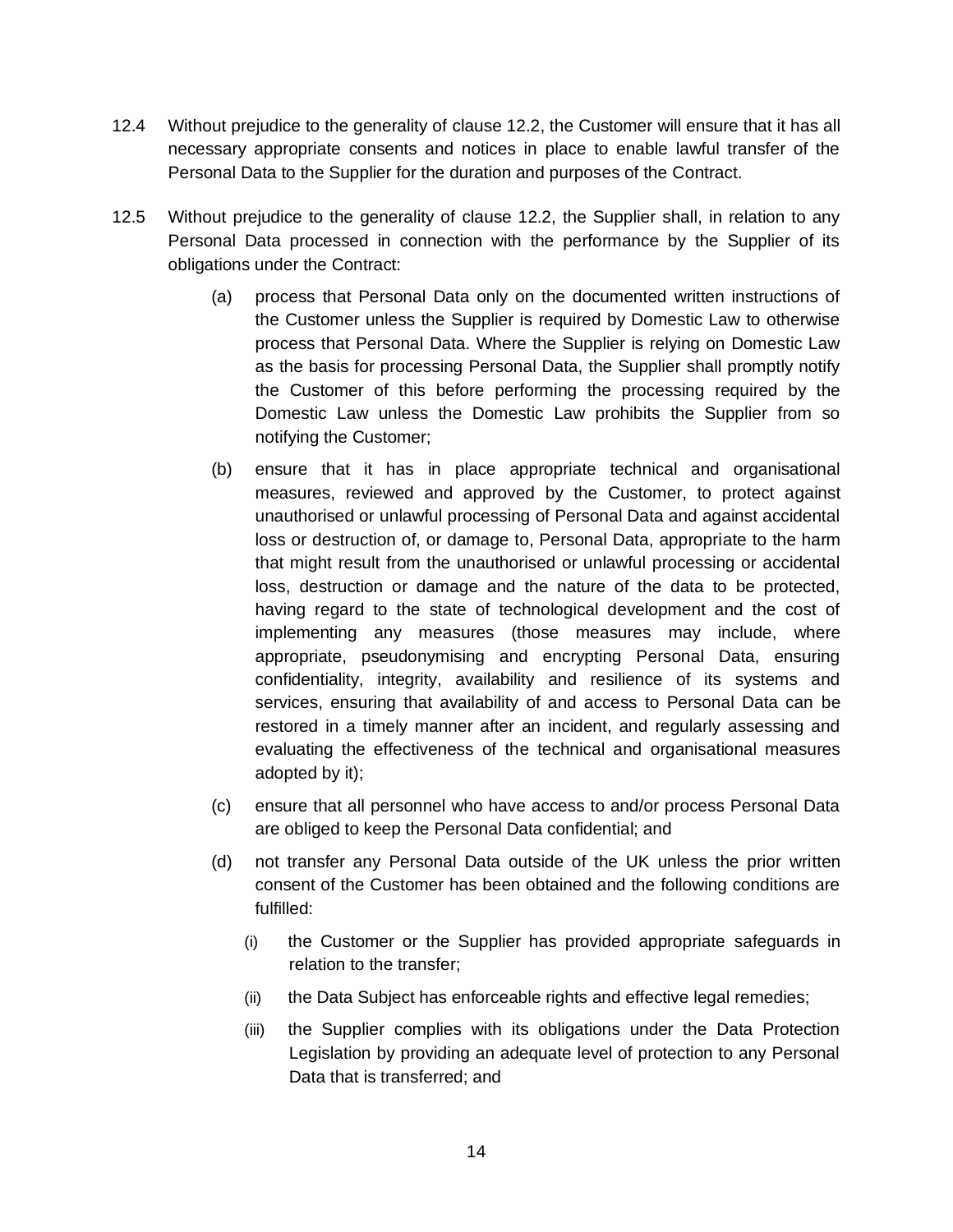- (iv) the Supplier complies with reasonable instructions notified to it in advance by the Customer with respect to the processing of the Personal Data;
- (e) assist the Customer, at the Customer's cost, in responding to any request from a Data Subject and in ensuring compliance with its obligations under the Data Protection Legislation with respect to security, breach notifications, impact assessments and consultations with supervisory authorities or regulators;
- (f) notify the Customer without undue delay on becoming aware of a Personal Data Breach;
- (g) at the written direction of the Customer, delete or return Personal Data and copies thereof to the Customer on termination of the Contract unless required by Domestic Law to store the Personal Data; and
- (h) maintain complete and accurate records and information to demonstrate its compliance with this [clause 12.](#page-12-1)
- <span id="page-14-0"></span>12.6 The Customer consents to the Supplier appointing third-party processors of Personal Data under the Contract. The Supplier confirms that it has entered or (as the case may be) will enter with the third-party processor into a written agreement incorporating terms which are substantially similar to those set out in this [clause 12](#page-12-1) and in either case which the Supplier confirms reflect and will continue to reflect the requirements of the Data Protection Legislation. As between the Customer and the Supplier, the Supplier shall remain fully liable for all acts or omissions of any third-party processor appointed by it pursuant to this [clause 12.6.](#page-14-0)
- 12.7 Either party may, at any time on not less than 30 days' notice, revise this [clause 12](#page-12-1) by replacing it with any applicable controller to processor standard clauses or similar terms adopted by the Information Commissioner or forming part of an applicable certification scheme (which shall apply when replaced by attachment to the Contract).

### <span id="page-14-2"></span>**13. Confidentiality**

- 13.1 Each party undertakes that it shall not at any time disclose to any person any confidential information concerning the business, assets, affairs, customers, clients or suppliers of the other party or of any member of the group of companies to which the other party belongs, except as permitted by [clause 13.2.](#page-14-1)
- <span id="page-14-1"></span>13.2 Each party may disclose the other party's confidential information:
	- (a) to its employees, officers, representatives, contractors or subcontracts or advisers who need to know such information for the purposes of exercising the party's rights or carrying out its obligations under or in connection with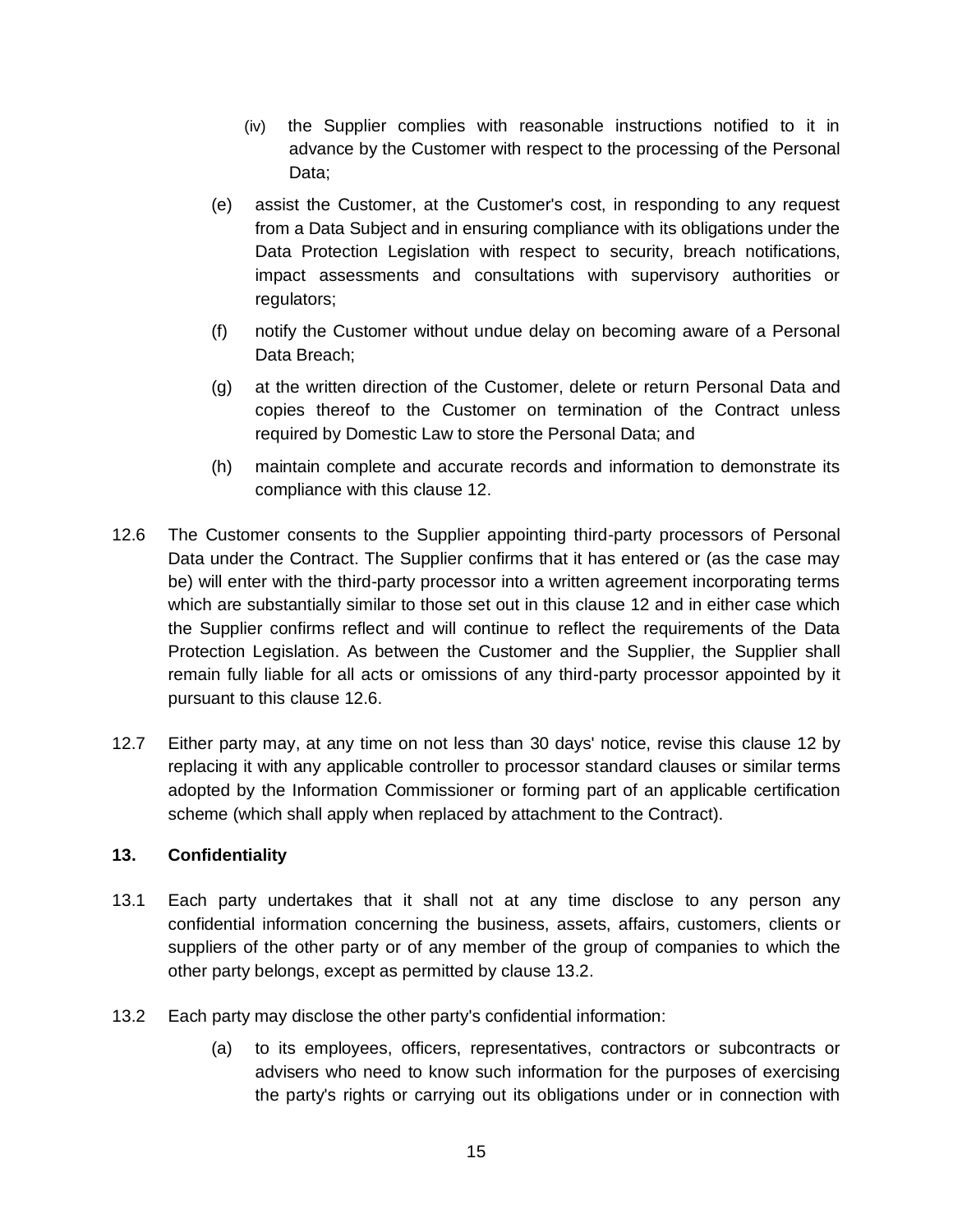the Contract. Each party shall ensure that its employees, officers, representatives or advisers to whom it discloses the other party's confidential information comply with this [clause 13;](#page-14-2) and

- (b) as may be required by law, a court of competent jurisdiction or any governmental or regulatory authority.
- 13.3 No party shall use any other party's confidential information for any purpose other than to exercise its rights and perform its obligations under or in connection with the Contract.

# <span id="page-15-0"></span>**14. Limitation of liability: THE CUSTOMER'S ATTENTION IS PARTICULARLY DRAWN TO THIS CLAUSE.**

- 14.1 The limits and exclusions in this clause reflect the insurance cover the Supplier has been able to arrange and the Customer is responsible for making its own arrangements for the insurance of any excess loss.
- 14.2 The restrictions on liability in this [clause 14](#page-15-0) apply to every liability arising under or in connection with the Contract including liability in contract, tort (including negligence), misrepresentation, restitution or otherwise.
- <span id="page-15-3"></span>14.3 Neither party may benefit from the limitations and exclusions set out in this clause in respect of any liability arising from its deliberate default.
- <span id="page-15-1"></span>14.4 Nothing in the Contract limits any liability which cannot legally be limited, including liability for:
	- (a) death or personal injury caused by negligence;
	- (b) fraud or fraudulent misrepresentation;
	- (c) breach of the terms implied by section 12 of the Sale of Goods Act 1979 or section 2 of the Supply of Goods and Services Act 1982 (title and quiet possession); and
	- (d) defective products under the Consumer Protection Act 1987.
- <span id="page-15-2"></span>14.5 Subject to [clause 14.4,](#page-15-1) the Supplier's total liability to the Customer in respect of all breaches of duty occurring within any contract year shall not exceed the cap.
- 14.6 In [clause 14.5:](#page-15-2)
	- (a) **cap**. The cap is the sum equal to the total charges payable by the Customer to the Supplier for the Goods (and Services if applicable) under the contract;
	- (b) **contract year**. A contract year means a 12-month period commencing with the Commencement Date or any anniversary of it; and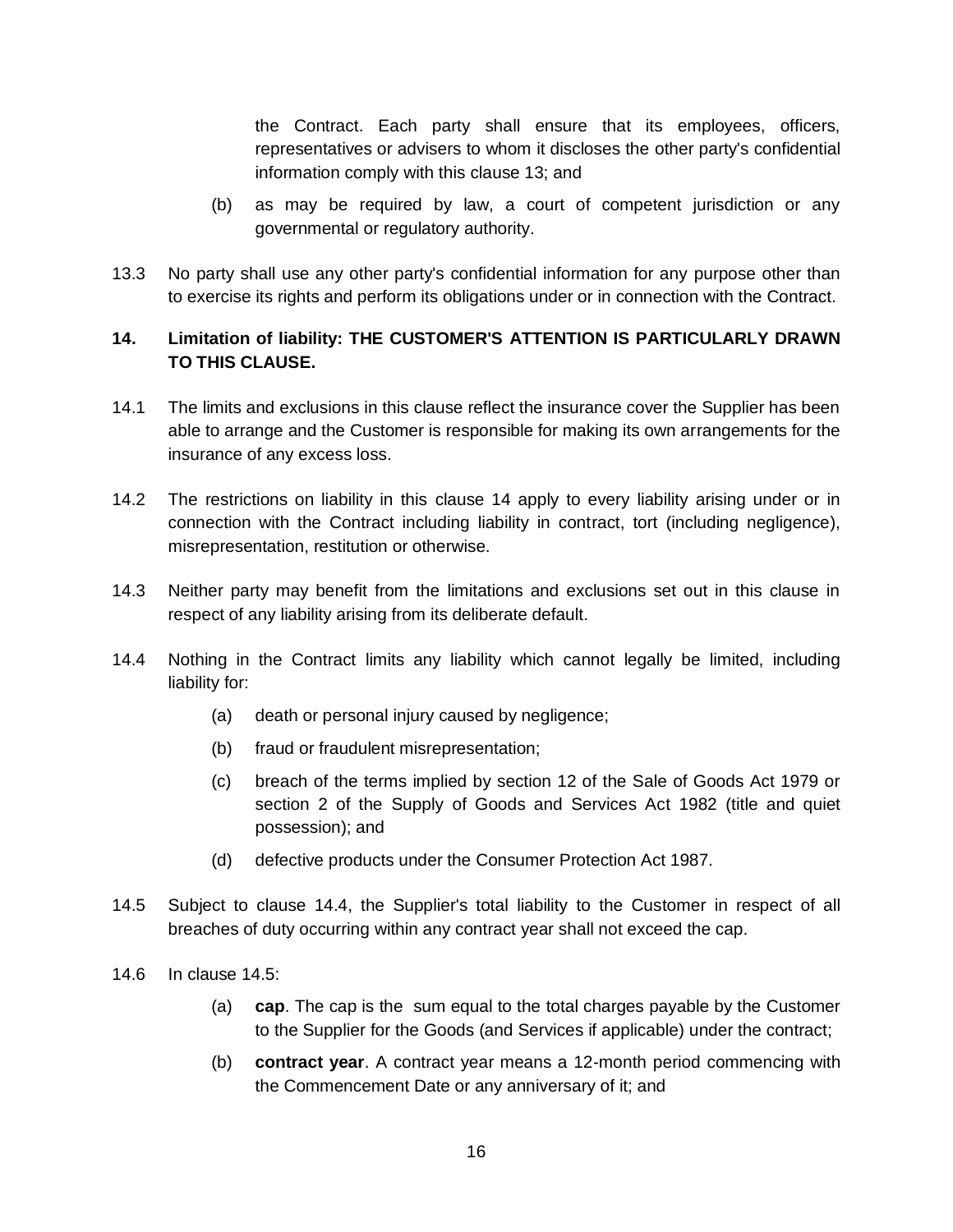- (c) **total charges**. The total charges means all sums paid by the Customer and all sums payable under the Contract in respect of goods and services actually supplied by the Supplier, whether or not invoiced to the Customer.
- <span id="page-16-1"></span><span id="page-16-0"></span>14.7 This [clause 14.7](#page-16-0) sets out specific heads of excluded loss and exceptions from them:
	- (a) Subject to [clause 14.3](#page-15-3) and [clause 14.4,](#page-15-1) [clause 14.7\(b\)](#page-16-1) excludes specified types of loss.
	- (b) The following types of loss are wholly excluded:
		- (i) loss of profits;
		- (ii) loss of sales or business;
		- (iii) loss of agreements or contracts;
		- (iv) loss of anticipated savings;
		- (v) loss of use or corruption of software, data or information;
		- (vi) loss of or damage to goodwill; and
		- (vii) indirect or consequential loss.
	- (c) The following types of loss and specific loss are not excluded:
		- (i) sums paid by the Customer to the Supplier pursuant to the Contract, in respect of any Goods or Services not provided in accordance with the Contract;
		- (ii) wasted expenditure;
		- (iii) additional costs of procuring and implementing replacements for, or alternatives to, Goods or Services not provided in accordance with the Contract. These include consultancy costs, additional costs of management time and other personnel costs, and costs of equipment and materials;
		- (iv) losses incurred by the Customer arising out of or in connection with any third party claim against the Customer which has been caused by the act or omission of the Supplier. For these purposes, third party claims shall include demands, fines, penalties, actions, investigations or proceedings, including those made or commenced by subcontractors, the Supplier's personnel, regulators and customers of the Customer; and
		- (v) anticipated savings in respect of purchasing the Goods and /or Services from the Supplier.
- 14.8 The Supplier has given commitments as to compliance of the Goods and Services with relevant specifications in [clause 5](#page-4-3) and [clause 7.](#page-7-1) In view of these commitments, the terms implied by sections 13 to 15 of the Sale of Goods Act 1979 and sections 3, 4 and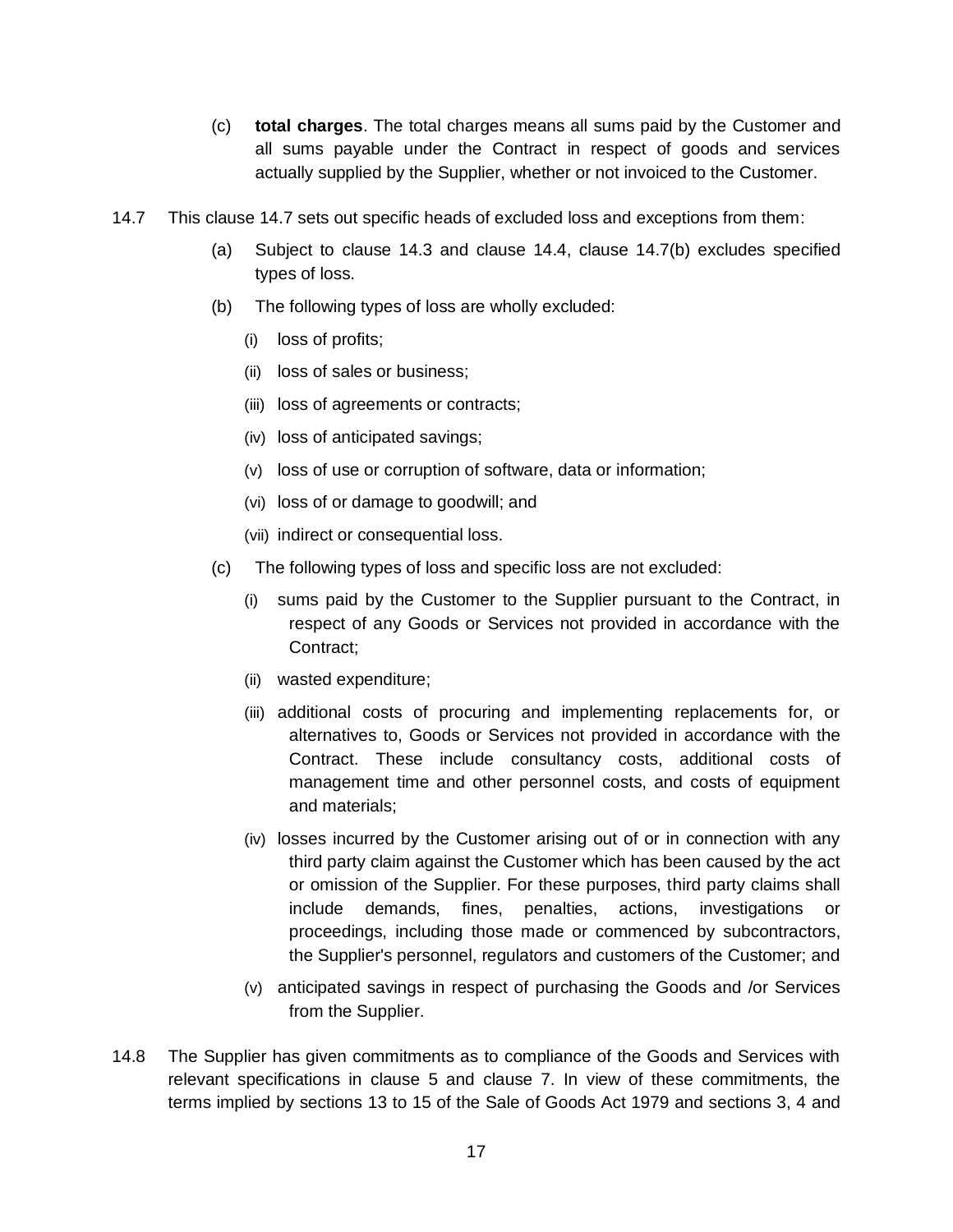5 of the Supply of Goods and Services Act 1982 are, to the fullest extent permitted by law, excluded from the Contract.

14.9 This [clause 14](#page-15-0) shall survive termination of the Contract.

#### <span id="page-17-2"></span>**15. Termination**

- <span id="page-17-0"></span>15.1 Without affecting any other right or remedy available to it, either party may terminate the Contract with immediate effect by giving written notice to the other party if:
	- (a) the other party commits a material breach of its obligations under the Contract and (if such breach is remediable) fails to remedy that breach within seven days after receipt of notice in writing to do so;
	- (b) the other party takes any step or action in connection with its entering administration, provisional liquidation or any composition or arrangement with its creditors (other than in relation to a solvent restructuring), obtaining a moratorium, being wound up (whether voluntarily or by order of the court, unless for the purpose of a solvent restructuring), having a receiver appointed to any of its assets or ceasing to carry on business or, if the step or action is taken in another jurisdiction, in connection with any analogous procedure in the relevant jurisdiction;
	- (c) the other party suspends, or threatens to suspend, or ceases or threatens to cease to carry on all or a substantial part of its business; or
	- (d) the other party's financial position deteriorates so far as to reasonably justify the opinion that its ability to give effect to the terms of the Contract is in jeopardy.
- <span id="page-17-1"></span>15.2 Without affecting any other right or remedy available to it, the Supplier may terminate the Contract with immediate effect by giving written notice to the Customer if:
	- (a) the Customer fails to pay any amount due under the Contract on the due date for payment; or
	- (b) there is a change of Control of the Customer.
- 15.3 Without affecting any other right or remedy available to it, the Supplier may suspend the supply of Services or all further deliveries of Goods under the Contract or any other contract between the Customer and the Supplier if the Customer fails to pay any amount due under the Contract on the due date for payment, the Customer becomes subject to any of the events listed in [clause 15.1\(b\)](#page-17-0) to [clause 15.1\(d\),](#page-17-1) or the Supplier reasonably believes that the Customer is about to become subject to any of them.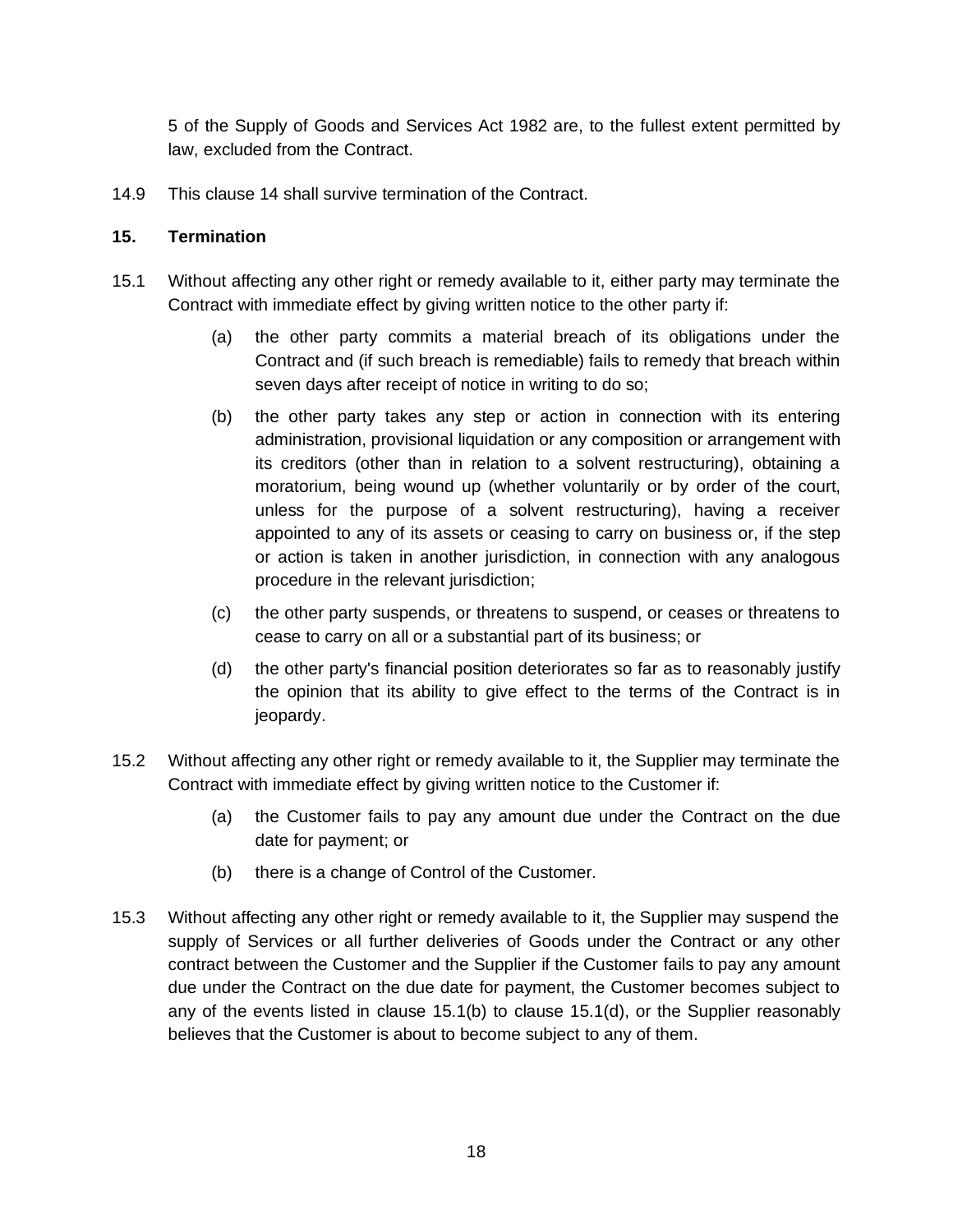## **16. Consequences of termination**

- 16.1 On termination of the Contract:
	- (a) the Customer shall immediately pay to the Supplier all of the Supplier's outstanding unpaid invoices and interest and, in respect of Services and Goods supplied but for which no invoice has been submitted, the Supplier shall submit an invoice, which shall be payable by the Customer immediately on receipt;
	- (b) the Customer shall return all of the Supplier Materials and any Deliverables or Goods which have not been fully paid for. If the Customer fails to do so, then the Supplier may enter the Customer's premises and take possession of them. Until they have been returned, the Customer shall be solely responsible for their safe keeping and will not use them for any purpose not connected with this Contract.
- 16.2 Termination of the Contract shall not affect any rights, remedies, obligations and liabilities of the parties that have accrued up to the date of termination, including the right to claim damages in respect of any breach of the Contract which existed at or before the date of termination.
- 16.3 Any provision of the Contract that expressly or by implication is intended to have effect after termination shall continue in full force and effect.

### <span id="page-18-0"></span>**17. Force majeure**

Neither party shall be in breach of the Contract or otherwise liable for any failure or delay in the performance of its obligations if such delay or failure results from events, circumstances or causes beyond its reasonable control (a **Force Majeure Event**). The time for performance of such obligations shall be extended accordingly. If the period of delay or non-performance continues for 12 weeks, the party not affected may terminate the Contract by giving 14 days' written notice to the affected party.

## **18. General**

### **18.1 Assignment and other dealings**

- (a) The Supplier may at any time assign, mortgage, charge, subcontract, delegate, declare a trust over or deal in any other manner with any or all of its rights and obligations under the Contract.
- (b) The Customer shall not assign, transfer, mortgage, charge, subcontract, delegate, declare a trust over or deal in any other manner with any of its rights and obligations under the Contract without the prior written consent of the Supplier.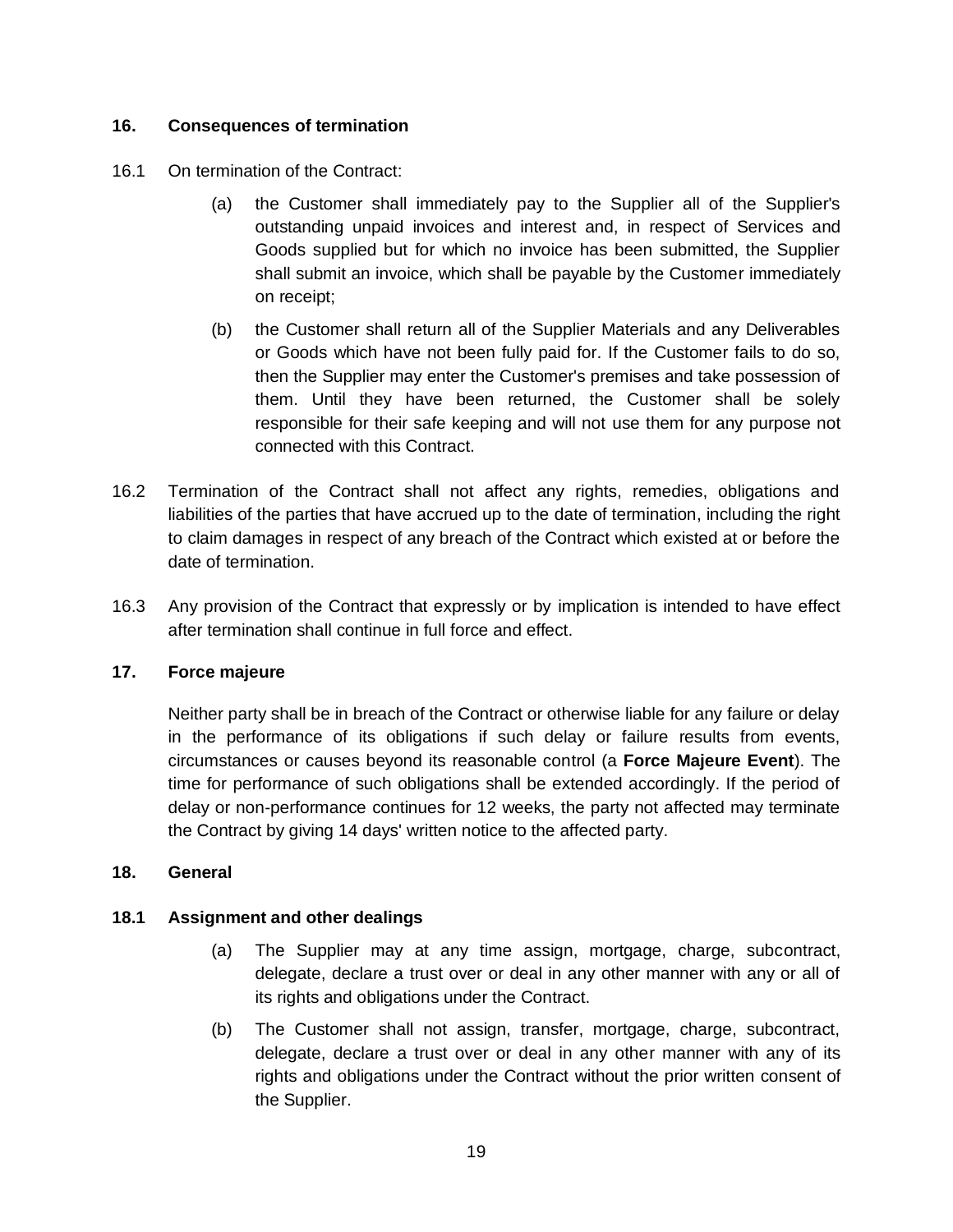### **18.2 Notices.**

- (a) Any notice given to a party under or in connection with the Contract shall be in writing and shall be:
	- (i) delivered by hand or by pre-paid first-class post or other next working day delivery service at its registered office (if a company) or its principal place of business (in any other case); or
	- (ii) sent by email to the email addresses routinely used by the Supplier or the Customer during the course of the Contract (or an address substituted in writing by the party to be served).
- (b) Any notice shall be deemed to have been received:
	- $(i)$  if delivered by hand, at the time the notice is left at the proper address;
	- (ii) if sent by pre-paid first-class post or other next working day delivery service, at 9.00 am on the second Business Day after posting;
	- (iii) if sent by email, at the time of transmission, or, if this time falls outside Business Hours in the place of receipt, when Business Hours resume.
- (c) This clause does not apply to the service of any proceedings or other documents in any legal action or, where applicable, any arbitration or other method of dispute resolution.
- <span id="page-19-0"></span>18.3 **Severance.** If any provision or part-provision of the Contract is or becomes invalid, illegal or unenforceable, it shall be deemed deleted, but that shall not affect the validity and enforceability of the rest of the Contract. If any provision or part provision of the Contract is deemed deleted under this [clause 18.3](#page-19-0) the parties shall negotiate in good faith to agree a replacement provision that, to the greatest extent possible, achieves the commercial result of the original provision.

### **18.4 Waiver.**

- (a) A waiver of any right or remedy is only effective if given in writing and shall not be deemed a waiver of any subsequent right or remedy.
- (b) A delay or failure to exercise, or the single or partial exercise of, any right or remedy shall not waive that or any other right or remedy, nor shall it prevent or restrict the further exercise of that or any other right or remedy.
- **18.5 No partnership or agency.** Nothing in the Contract is intended to, or shall be deemed to, establish any partnership or joint venture between the parties, constitute either party the agent of the other, or authorise either party to make or enter into any commitments for or on behalf of the other party.

#### 18.6 **Entire agreement**.